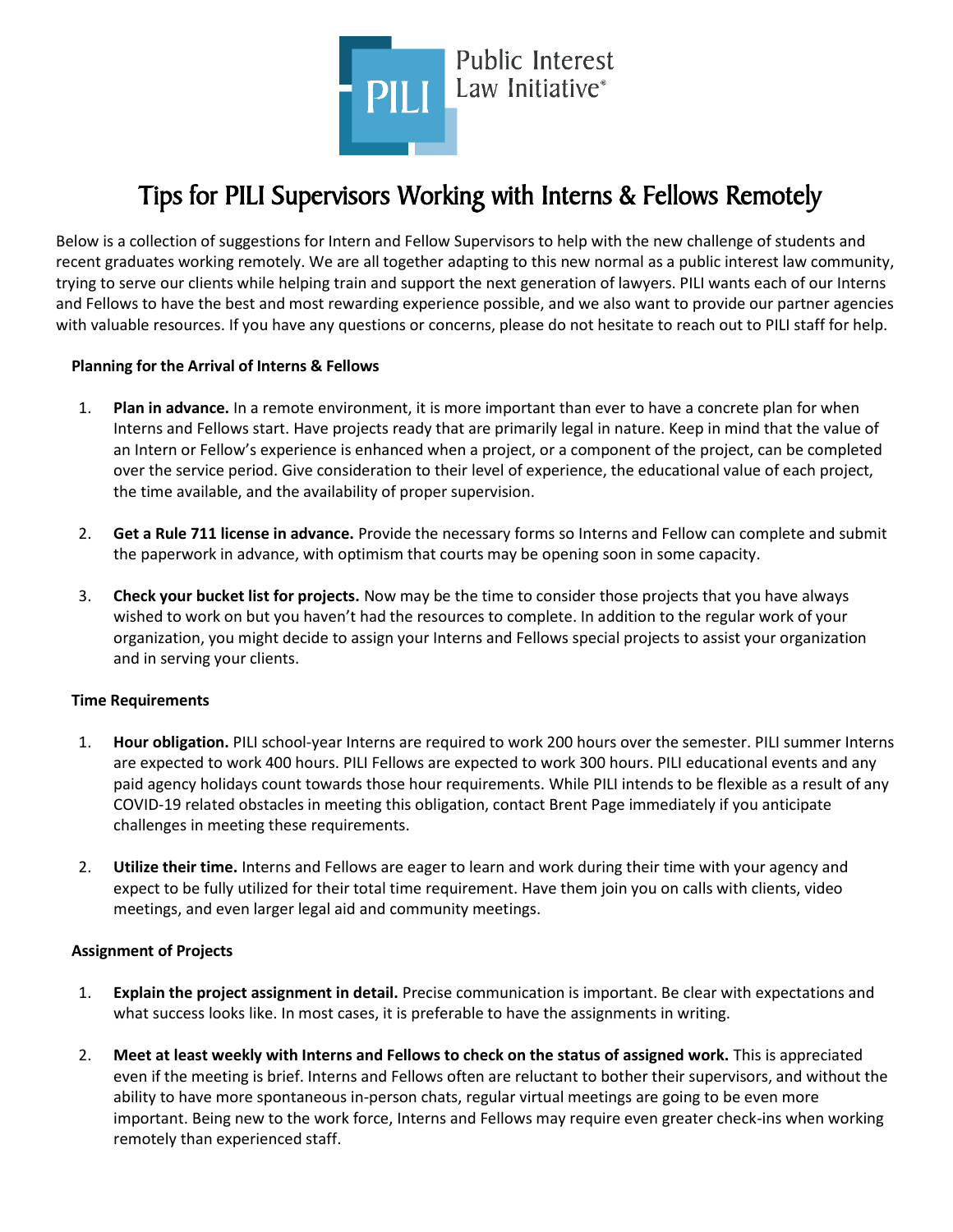- 3. **Explain how the project fits into the overall picture of the project or case.** This will give Interns and Fellows a better understanding of the impact of their work and a sense that they are contributing to something greater, which is particularly helpful to reinforce with Interns and Fellows working remotely.
- 4. **Be specific about the work product desired.** Whether you are seeking a legal memo, a brief letter, a draft pleading, etc., do not assume that the Intern or Fellow will know what you want. If possible, provide a sample document of the type you are requesting.
- 5. **Provide a time frame, not just a deadline.** Be clear about how much time should be spent on a project, when the project should be completed, when might be a helpful time to check in and what to do if time runs out.
- 6. **Ensure that proper supervision is in place and resources are available.** Leverage the technology resources available like video conferencing, chat and other tools. You may also want to suggest books or articles, sample pleadings, legal precedents from other cases, or other people at your agency who can help.
- 7. **Explain any reports you require.** If the Intern or Fellow is expected to provide progress reports, give details about when and to whom the reports should be given.
- 8. **Give clear assignments.** At the end of each meeting, make certain that the Intern or Fellow understands the assignment. Invite questions, both at that initial meeting and later.
- 9. **Avoid conflicts of interest**. This is an issue to be mindful of with regard to Fellows. When a project is being assigned, check for possible conflicts of interest between the Fellow's law firm and the matter. When in doubt, check with the firm, or even better, always perform the check.
- 10. **Provide prompt feedback.** One of the most common complaints from Interns and Fellows is that they do not get enough or timely feedback on their work. Evaluate work product promptly when Interns or Fellows have completed projects. Discuss the evaluation and invite questions. Review of the work product and constructive criticism are essential. It is important to include positive comments with negative ones. With working remotely, providing regular and ongoing feedback will likely play an even greater role than usual.
- 11. **Provide more formal evaluations.** After five weeks, plan a video conference for a mid-point evaluation of work. At the end of the Internship or Fellowship, meet with each person to evaluate their work as well as to receive comments, suggestions, and criticisms about the experience.

## **Agency Experience**

- 1. **Be sure to provide each Intern or Fellow with the name of one designated supervisor.** This is especially important if multiple attorneys at your agency will be assigning tasks. You may want to divvy up supervision differently this year, pairing up one specific Intern or Fellow with one primary supervisor.
- 2. **Assign challenging work.** Assignments should be as substantive and challenging as possible. If everyone helps with phones or data entry, the Intern or Fellow should do so also. However, keep in mind they are with you to learn how to be lawyers. Give each person as much responsibility as they can handle in carrying out assignments with appropriate supervision.
- 3. **Vary the work.** Assignments should be varied so that each person is exposed to different aspects of agency work. No one should be buried in research all summer or fail to be invited and should be invited to observe court proceedings or meetings when possible.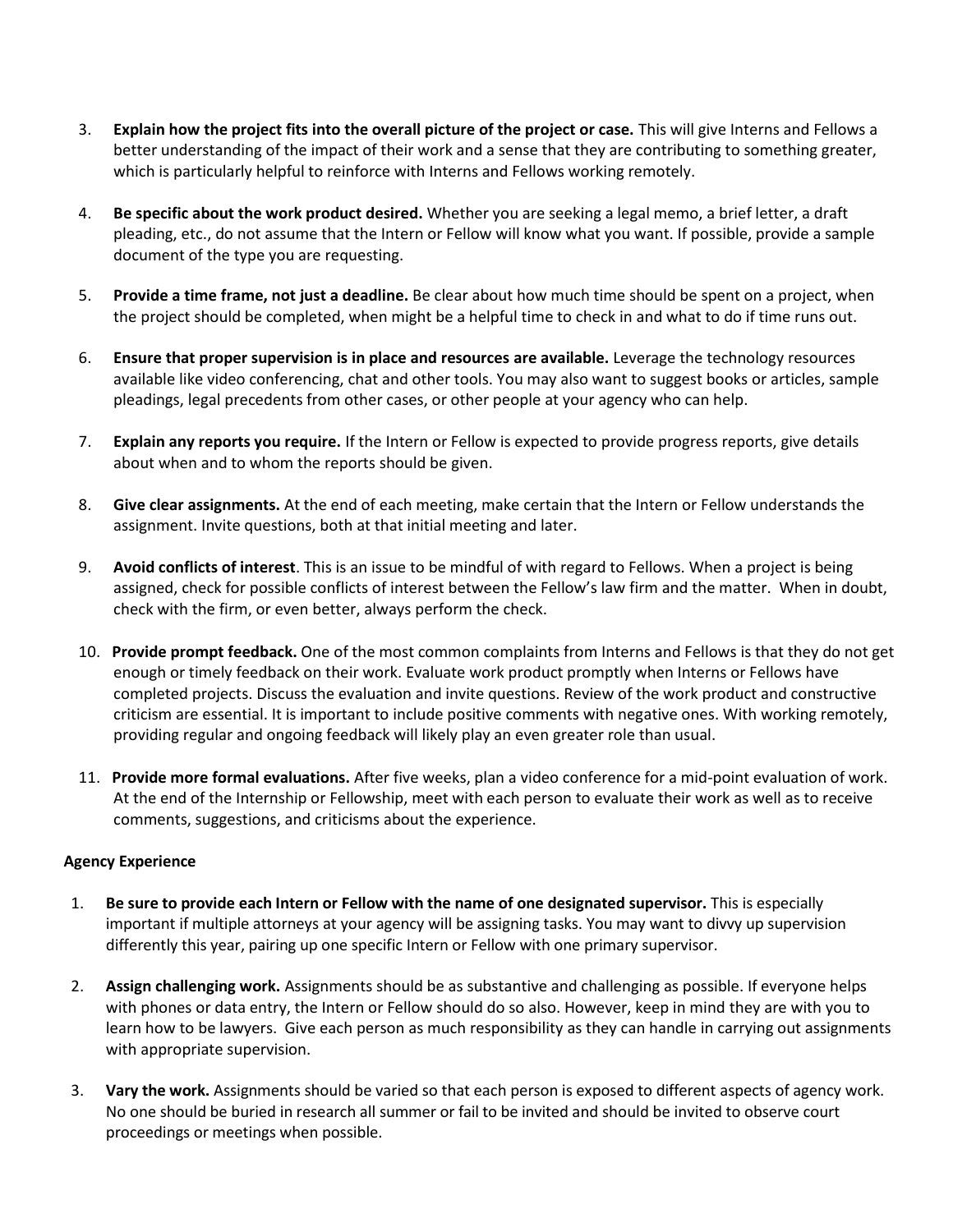- 4. **Include Interns and Fellows in decision-making about cases and projects**. When possible, include them in the decision-making process, e.g., discussion of potential matters, trial strategy, legal theories, etc.
- 5. **Engage Interns and Fellows in agency matters.** This can include those matters on which they are not working, including things like client meetings, trials, and settlement conferences over phone or video-conference. Also, invite them to attend agency board, staff, and committee meetings as appropriate. Explain the agency's functions, e.g., intake, fundraising, personnel, so they will have a more complete picture of your agency.
- 6. **Keep in touch after the term ends.** Keep each Intern and Fellow informed of developments in the matters they worked on, even after the summer is over. They are potentially your future pro bono attorneys, volunteers, board members, fundraisers, or even future staff members.

## **Work Place Situations**

- 1. **Provide adequate support facilities similar to those provided for staff attorneys.** This includes clerical support, access to library and/or online research resources, telephone, etc. It may be helpful to host one orientation with all your Interns and Fellows to go over these issues.
- 2. **Establish and help maintain staff relationships.** This is more of a challenge with remote work but it is still important to foster a relationship between Interns and Fellows and others who work at the agency, both legal and non-legal. Make room for "small talk" which can get lost when we are not physically together. You may want to organize virtual lunches, coffee breaks or happy hours or other activities throughout the summer.
- 3. **Communicate evolving protocols.** As your organization adapts its response to the pandemic, be sure to keep your Interns and Fellows up to date on changing protocols.

## **PILI Programs and Events**

- 1. **Encourage participation in PILI programming.** This year, PILI's is organizing a virtual full-day orientation for PILI Interns and Fellows as well as weekly educational seminars for all area Interns and Fellows. These will all be online and will cover a wide spectrum of the public interest law sector. Attendance at the Educational Seminar Series should be encouraged and is counted towards hour requirements. PILI also hopes to organize several virtual networking events for Interns and Fellows during the summer.
- 2. **Invite all summer interns and fellows.** PILI welcomes all public interest law student interns and recent graduates who are not affiliated with PILI's Internship or Fellowship Programs to attend all summer programming this year, including Orientation. Please make sure your other interns and fellows know about these programs.
- 3. **Complete PILI evaluations.** PILI administers two service tracking forms and a final evaluation to all PILI Interns and Fellows as well as a supervisor evaluation to all supervisors. PILI relies heavily on this information to improve the Internship and Fellowship Programs and to provide required information to our funders. We therefore require that every Intern, Fellow and supervisor submit this information. Please encourage your Interns and Fellows to complete their forms along with completing your own.